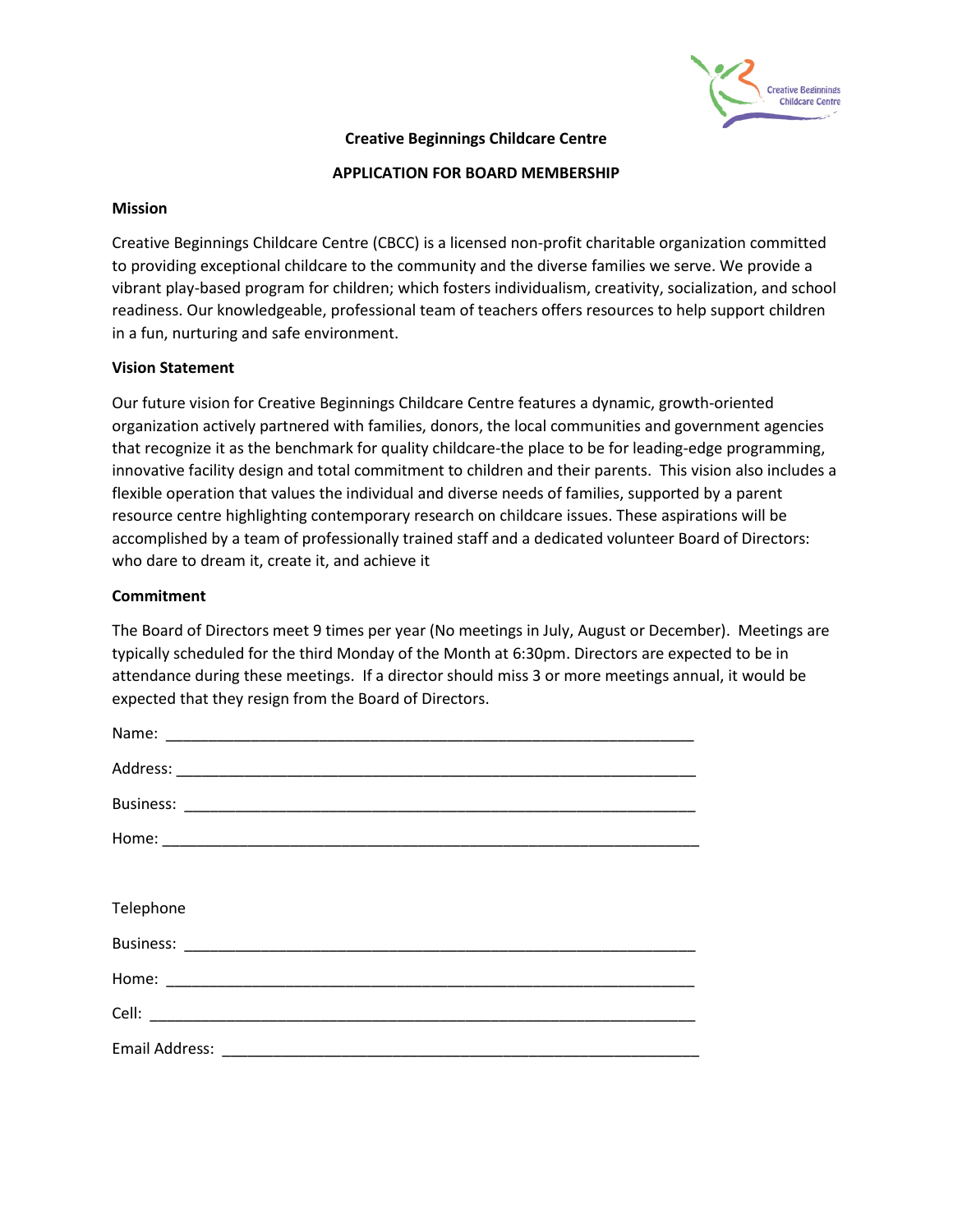

## **Board Experience:**

Areas of Board work of specific interest:

# **Skills/areas of expertise you bring to Board:**

Please describe how you will contribute to supporting diversity and inclusion in the Emmanuel Community.

### **Self-assessment of Knowledge, Skills and Experience:**

Please check off the relevant boxes in the table below

| <b>Accounting &amp; Finance Advocacy</b>         | ADVANCE<br><b>BASIC</b><br><b>INTERMEDIATE</b> |
|--------------------------------------------------|------------------------------------------------|
| <b>Board Governance</b>                          | ADVANCE<br>INTERMEDIATE<br><b>BASIC</b>        |
| <b>Business Management</b>                       | ADVANCE<br><b>BASIC</b><br>INTERMEDIATE        |
| Diversity and Inclusion                          | ADVANCE<br>INTERMEDIATE<br><b>BASIC</b>        |
| <b>Education Administration &amp; Policy</b>     | ADVANCE<br>INTERMEDIATE<br><b>BASIC</b>        |
| Ethics                                           | ADVANCE<br><b>BASIC</b><br>INTERMEDIATE        |
| <b>Facilities and Property</b>                   | ADVANCE<br>INTERMEDIATE<br><b>BASIC</b>        |
| Forest and Nature Exploration                    | ADVANCE<br><b>BASIC</b><br>INTERMEDIATE        |
| <b>Fundraising/Fund Development</b>              | ADVANCE<br><b>BASIC</b><br><b>NTERMEDIATE</b>  |
| <b>Government Relations and Political Acumen</b> | ADVANCE<br>INTERMEDIATE<br><b>BASIC</b>        |
| <b>Human Resources</b>                           | <b>ADVANCE</b><br><b>BASIC</b><br>INTERMEDIATE |
| Leadership                                       | INTERMEDIATE<br>ADVANCE<br><b>BASIC</b>        |
| Legal                                            | ADVANCE<br><b>BASIC</b><br>INTERMEDIATE        |
| <b>Public Affairs &amp; Communications</b>       | INTERMEDIATE<br>ADVANCE<br><b>BASIC</b>        |